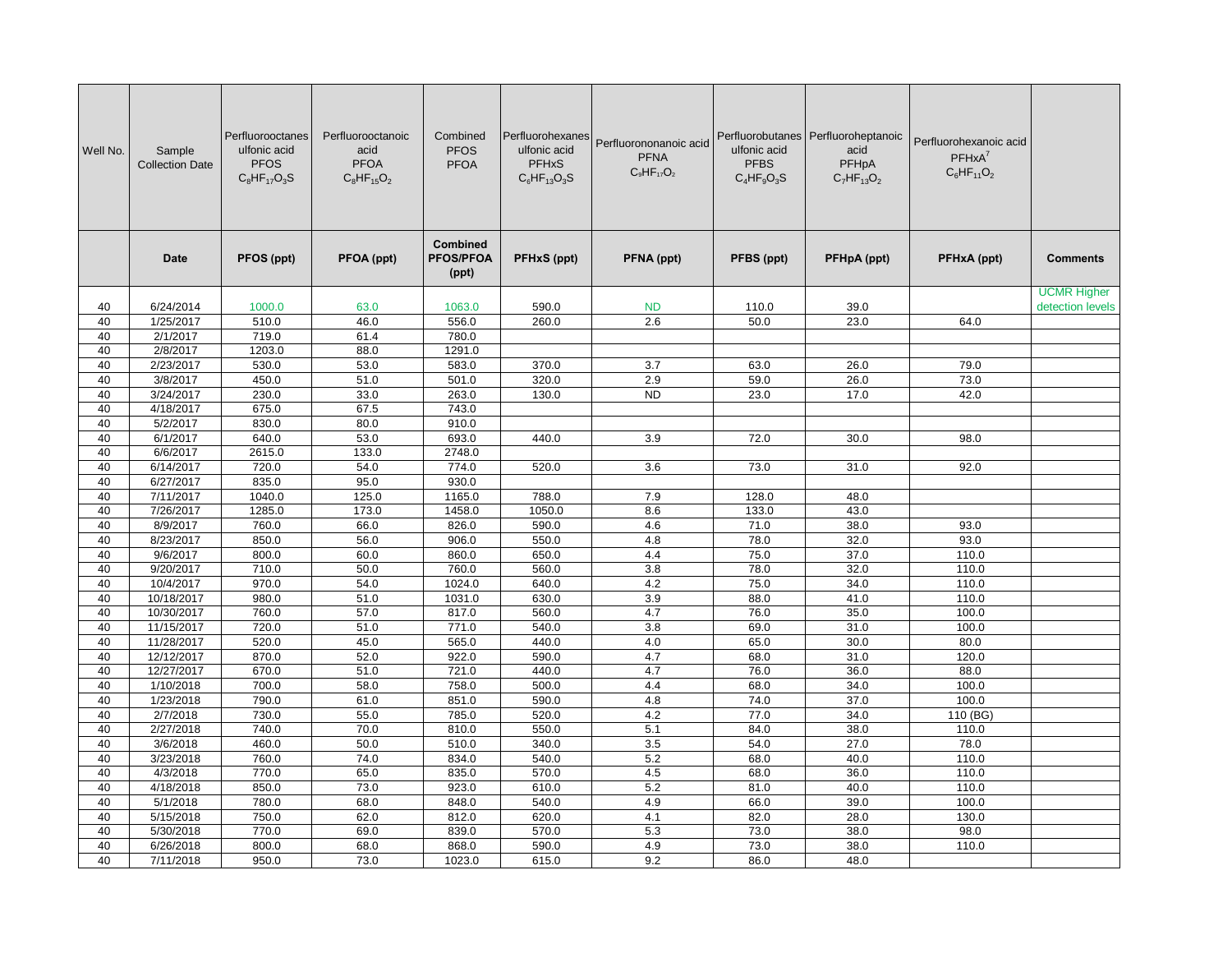| 40 | 8/9/2018   | 805.0  | 90.0  | 895.0  | 908.0  | 7.1 | 98.0  | 43.0 |       |                     |
|----|------------|--------|-------|--------|--------|-----|-------|------|-------|---------------------|
| 40 | 8/22/2018  | 978.0  | 62.0  | 1040.0 | 760.0  | 8.8 | 87.0  | 50.0 |       |                     |
| 40 | 9/5/2018   | 1188.0 | 79.0  | 1267.0 | 900.0  | 6.0 | 105.0 | 39.0 |       |                     |
| 40 | 9/19/2018  | 790.0  | 69.0  | 859.0  | 795.0  | 9.2 | 88.0  | 43.0 |       |                     |
| 40 | 10/3/2018  | 748.0  | 74.0  | 822.0  | 683.0  | 6.8 | 101.0 | 43.0 |       |                     |
| 40 | 10/17/2018 | 1053.0 | 93.0  | 1146.0 | 950.0  | 7.7 | 92.0  | 47.0 |       |                     |
| 40 | 10/31/2018 | 823.0  | 83.0  | 906.0  | 620.0  | 8.1 | 82.0  | 46.0 |       |                     |
| 40 | 11/14/2018 |        | 71.0  |        |        | 4.9 | 72.0  | 43.0 |       |                     |
| 40 | 12/19/2018 | 1014.0 | 82.0  | 1096.0 | 659.0  | 6.8 | 86.0  | 44.0 |       |                     |
| 40 | 12/27/2018 | 814.0  | 77.0  | 891.0  | 633.0  | 7.0 | 69.0  | 45.0 |       |                     |
| 40 | 1/9/2019   | 799.0  | 70.0  | 869.0  | 707.0  | 7.0 | 82.0  | 46.0 |       |                     |
| 40 | 1/24/2019  | 1027.0 | 85.0  | 1112.0 | 694.0  | 6.8 | 91.0  | 44.0 |       |                     |
| 40 | 2/5/2019   | 920.0  | 83.0  | 1003.0 | 847.0  | 8.0 | 93.0  | 53.0 |       |                     |
| 40 | 2/20/2019  | 908.0  | 69.0  | 977.0  | 653.0  | 6.8 | 80.0  | 40.0 |       |                     |
| 40 | 3/6/2019   | 834.0  | 101.0 | 935.0  | 655.0  | 6.7 | 79.0  | 44.0 |       |                     |
| 40 | 3/20/2019  | 1156.0 | 102.0 | 1258.0 | 850.0  | 6.9 | 93.0  | 35.0 |       |                     |
| 40 | 4/3/2019   | 458.0  | 86.0  | 544.0  | 658.0  | 8.8 | 86.0  | 57.0 |       |                     |
| 40 | 4/17/2019  | 823.0  | 72.0  | 895.0  | 728.0  | 8.9 | 74.0  | 45.0 |       |                     |
| 40 | 5/1/2019   | 873.0  | 98.0  | 971.0  | 663.0  | 6.5 | 83.0  | 47.0 |       |                     |
| 40 | 5/15/2019  | 833.0  | 68.0  | 901.0  | 753.0  | 7.4 | 73.0  | 42.0 |       |                     |
| 40 | 5/29/2019  | 953.0  | 81.0  | 1034.0 | 765.0  | 9.7 | 82.0  | 48.0 |       |                     |
|    |            |        |       |        |        |     |       |      |       | Values in red       |
|    |            |        |       |        |        |     |       |      |       | mean lab is not     |
|    |            |        |       |        |        |     |       |      |       | certified in PA for |
| 40 | 6/12/2019  | 993.0  | 68.0  | 1061.0 | 685.0  | 6.9 | 93.0  | 51.0 | 108.0 | compound            |
| 40 | 6/25/2019  | 808.0  | 80.0  | 888.0  | 638.0  | 7.7 | 80.0  | 39.0 | 123.0 |                     |
| 40 | 7/10/2019  | 708.0  | 98.0  | 806.0  | 723.0  | 7.3 | 98.0  | 39.0 | 150.0 |                     |
| 40 | 7/25/2019  | 1080.0 | 95.0  | 1175.0 | 693.0  | 3.4 | 75.0  | 35.0 | 140.0 |                     |
| 40 | 8/6/2019   |        | 80.0  |        |        | 6.9 | 80.0  | 34.0 | 130.0 |                     |
| 40 | 8/21/2019  | 863.0  | 66.0  | 929.0  | 638.0  | 6.9 | 76.0  | 42.0 | 110.0 |                     |
| 40 | 9/12/2019  | 815.0  | 73.0  | 888.0  | 618.0  | 6.9 | 75.0  | 39.0 | 119.0 |                     |
|    |            |        |       |        |        |     |       |      |       |                     |
|    |            |        |       |        |        |     |       |      |       | PFOS, PFOA, PFHxS,  |
|    |            |        |       |        |        |     |       |      |       | PFBS values         |
|    |            |        |       |        |        |     |       |      |       | failed QA/QC and    |
| 40 | 9/25/2019  | 1025.0 | 93.0  | 1118.0 | 730.0  | 7.6 | 90.0  | 39.0 | 153.0 | are not reportable  |
| 40 | 10/2/2019  | 1165.0 | 89.0  | 1254.0 | 830.0  | 9.3 | 91.0  | 49.0 | 133.0 |                     |
| 40 | 10/15/2019 | 1033.0 | 72.0  | 1105.0 | 778.0  | 8.6 | 78.0  | 43.0 | 118.0 |                     |
| 40 | 10/29/2019 | 1258.0 | 99.0  | 1357.0 | 755.0  | 7.3 | 88.0  | 38.0 | 135.0 |                     |
| 40 | 11/12/2019 | 908.0  | 69.0  | 977.0  | 670.0  | 7.9 | 79.0  | 44.0 | 122.0 |                     |
| 40 | 11/25/2019 | 1963.0 | 483.0 | 2446.0 | 1323.0 | 7.4 | 168.0 | 45.0 | 268.0 |                     |
| 40 | 11/27/2019 | 890.0  | 71.0  | 961.0  | 580.0  | 7.0 | 70.0  | 44.0 | 110.0 | Eurofins 537        |
| 40 | 12/10/2019 | 955.0  | 80.0  | 1035.0 | 728.0  | 8.1 | 83.0  | 52.0 | 123.0 |                     |
| 40 | 12/26/2019 | 745.0  | 94.0  | 839.0  | 798.0  | 6.6 | 86.0  | 49.0 | 163.0 |                     |
| 40 | 1/7/2020   | 748.0  | 87.0  | 835.0  | 683.0  | 7.0 | 77.0  | 45.0 | 133.0 |                     |
| 40 | 1/8/2020   | 920.0  | 79.0  | 999.0  | 630.0  | 6.8 | 79.0  | 40.0 | 140.0 | Eurofins 537.1      |
|    |            |        |       |        |        |     |       |      |       | PFOS result failed  |
| 40 | 1/21/2020  | 723.0  | 88.0  | 811.0  | 638.0  | 7.1 | 70.0  | 44.0 | 143.0 | QC                  |
| 40 | 2/3/2020   | 846.0  | 56.0  | 902.0  | 594.0  | 6.2 | 44.0  | 44.0 | 120.0 |                     |
| 40 | 2/17/2020  | 923.0  | 103.0 | 1026.0 | 713.0  | 7.6 | 55.0  | 52.0 | 135.0 |                     |
| 40 | 3/3/2020   | 900.0  | 78.0  | 978.0  | 675.0  | 5.8 | 78.0  | 39.0 | 158.0 |                     |
| 40 | 3/17/2020  | 654.0  | 76.0  | 730.0  | 492.0  | 5.8 | 60.0  | 38.0 | 110.0 |                     |
| 40 | 3/31/2020  | 734.0  | 66.0  | 800.0  | 534.0  | 5.5 | 74.0  | 43.0 | 128.0 |                     |
|    |            |        |       |        |        |     |       |      |       |                     |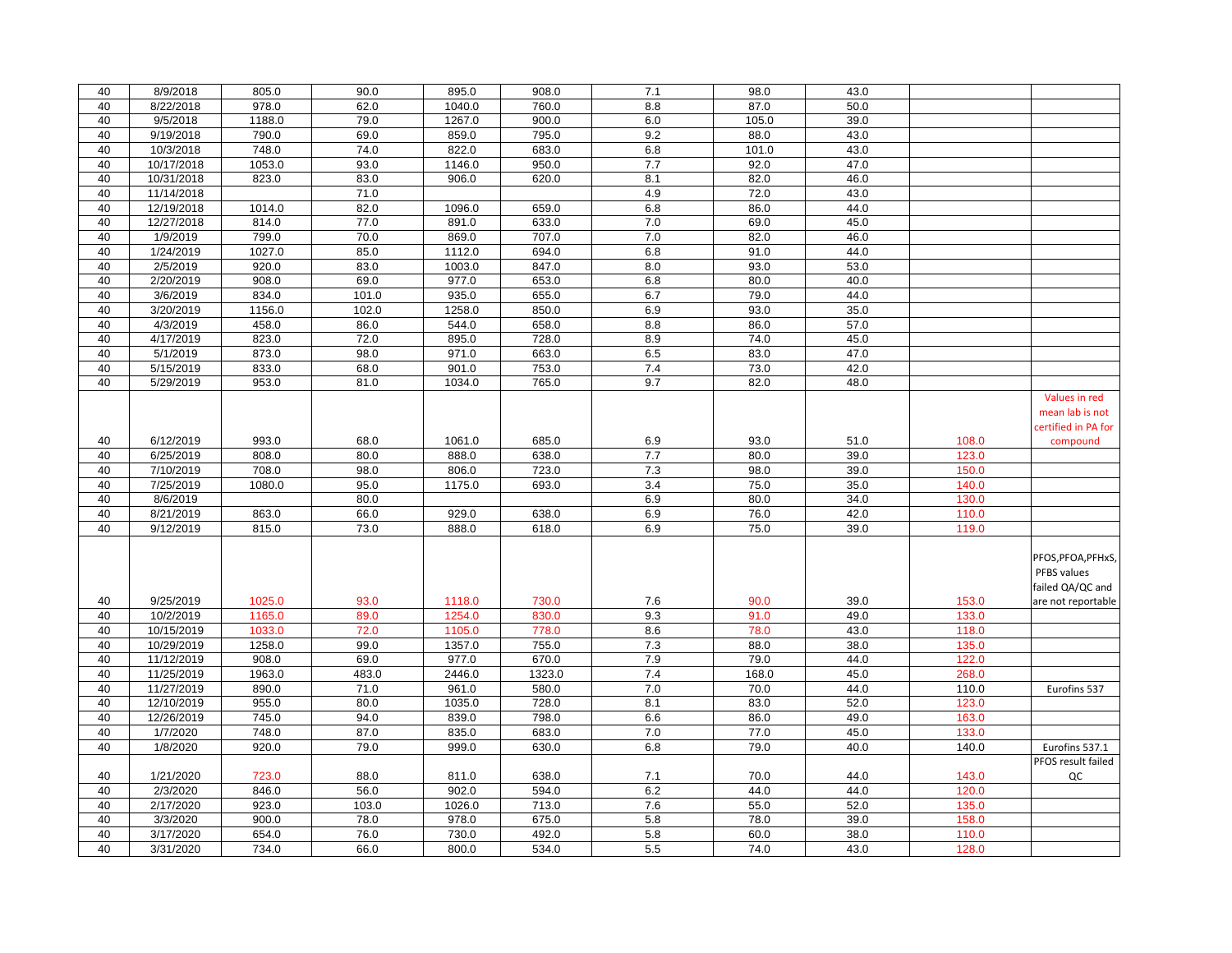| 40 | 4/14/2020  | 806.0  | 396.0 | 1202.0 | 534.0  | 7.8       | 72.0      | 41.0 | 112.0 |                        |
|----|------------|--------|-------|--------|--------|-----------|-----------|------|-------|------------------------|
| 40 | 4/28/2020  | 670.0  | 82.0  | 752.0  | 560.0  | 7.1       | 74.0      | 32.0 | 135.0 |                        |
| 40 | 5/13/2020  | 678.0  | 86.0  | 764.0  | 475.0  | 3.0       | 70.0      | 39.0 | 118.0 |                        |
| 40 | 5/27/2020  | 938.0  | 96.0  | 1034.0 | 710.0  | <b>ND</b> | 76.0      | 52.0 | 137.0 |                        |
| 40 | 6/10/2020  | 818.0  | 73.0  | 891.0  | 615.0  | 7.6       | 73.0      | 43.0 | 115.0 |                        |
| 40 | 6/24/2020  | 866.0  | 73.0  | 939.0  | 647.0  | 8.0       | 86.0      | 46.0 | 128.0 |                        |
| 40 | 7/1/2020   | 870.0  | 99.0  | 969.0  | 718.0  | 7.0       | 86.0      | 49.0 | 136.0 |                        |
| 40 | 7/15/2020  | 870.0  | 101.0 | 971.0  | 815.0  | 8.1       | 92.0      | 51.0 | 162.0 |                        |
|    |            |        |       |        |        |           |           |      |       | Well OOS for           |
| 40 | 10/21/2020 | 393.0  | 70.0  | 463.0  | 440.0  | 5.1       | 52.0      | 32.0 | 78.0  | rehab                  |
| 40 | 11/4/2020  | 548.0  | 68.0  | 616.0  | 338.0  | 5.4       | <b>ND</b> | 39.0 | 85.0  |                        |
| 40 | 11/18/2020 | 415.0  | 63.0  | 478.0  | 508.0  | 3.8       | 60.0      | 38.0 | 113.0 |                        |
| 40 | 12/2/2020  | 605.0  | 73.0  | 678.0  | 415.0  | 5.0       | 50.0      | 41.0 | 93.0  |                        |
| 40 | 12/15/2020 | 670.0  | 77.0  | 747.0  | 415.0  | 5.3       | 55.0      | 33.0 | 98.0  |                        |
| 40 | 1/6/2021   | 783.0  | 78.0  | 861.0  | 530.0  | 6.9       | 60.0      | 41.0 | 105.0 |                        |
|    |            |        |       |        |        |           |           |      |       | PFOA & PFOS            |
| 40 | 1/20/2021  |        |       |        | 551.0  | 6.0       | 62.0      | 38.0 | 91.0  | failed QA/QC           |
| 40 | 2/3/2021   | 97.0   | 61.0  | 158.0  | 520.0  | <b>ND</b> | 69.0      | 40.0 | 117.0 |                        |
| 40 | 2/18/2021  | 625.0  | 95.0  | 720.0  | 448.0  | 5.3       | <b>ND</b> | 41.0 | 88.0  |                        |
| 40 | 3/3/2021   | 635.0  | 56.0  | 691.0  | 400.0  | 5.7       | 53.0      | 32.0 | 85.0  |                        |
|    |            |        |       |        |        |           |           |      |       | PFOA & PFOS            |
| 40 | 3/18/2021  |        |       |        | 530.0  | 4.8       | 62.0      | 36.0 | 98.0  | failed QA/QC           |
| 40 | 4/7/2021   | 813.0  | 86.0  | 899.0  | 510.0  | 6.7       | 73.0      | 42.0 | 118.0 |                        |
| 40 | 4/22/2021  | 1955.0 | 159.0 | 2114.0 | 1693.0 | 7.1       | 179.0     | 37.0 | 273.0 |                        |
| 40 | 5/5/2021   | 665.0  | 63.0  | 728.0  | 488.0  | 6.1       | 61.0      | 35.0 | 99.0  |                        |
| 40 | 5/19/2021  | 653.0  | 353.0 | 1006.0 | 350.0  | 6.6       | <b>ND</b> | 39.0 | 75.0  |                        |
| 40 | 6/1/2021   | 510.0  | 63.0  | 573.0  | 395.0  | 6.5       | 56.0      | 28.0 | 86.0  |                        |
|    |            |        |       |        |        |           |           |      |       | <b>Eurofins Method</b> |
| 40 | 7/8/2021   | 860.0  | 56.0  | 916.0  | 500.0  | 4.2       | 62.0      | 22.0 | 93.0  | 537.1                  |
| 40 | 8/4/2021   | 770.0  | 80.0  | 850.0  | 552.0  | <b>ND</b> | 77.0      | 42.0 | 119.0 |                        |
|    |            |        |       |        |        |           |           |      |       | <b>Eurofins Method</b> |
| 40 | 8/17/2021  | 840.0  | 89.0  | 929.0  | 620.0  | 8.3       | 75.0      | 44.0 | 130   | 533                    |
|    |            |        |       |        |        |           |           |      |       | PADEP Lab              |
| 40 | 8/17/2021  | 727.9  | 82.6  | 810.5  | 525.6  | 6.1       | 64.9      | 37.0 | 102.3 | Method 537.1           |
| 40 | 9/2/2021   | 750.0  | 88.0  | 838.0  | 527.0  | 6.7       | 59.0      | 45.0 | 113.0 |                        |
| 40 | 10/6/2021  | 644.0  | 66.0  | 710.0  | 356.0  | 4.0       | <b>ND</b> | 38.0 | 70.0  |                        |
|    |            |        |       |        |        |           |           |      |       | PFOA & PFOS            |
| 40 | 11/3/2021  | 870.0  | 63.0  | 933.0  | 554.0  | 6.8       | 61.0      | 40.0 | 95.0  | failed QA/QC           |
| 40 | 12/2/2021  | 682.0  | 70.0  | 752.0  | 581.0  | 5.8       | 64.0      | 33.0 | 105.0 |                        |